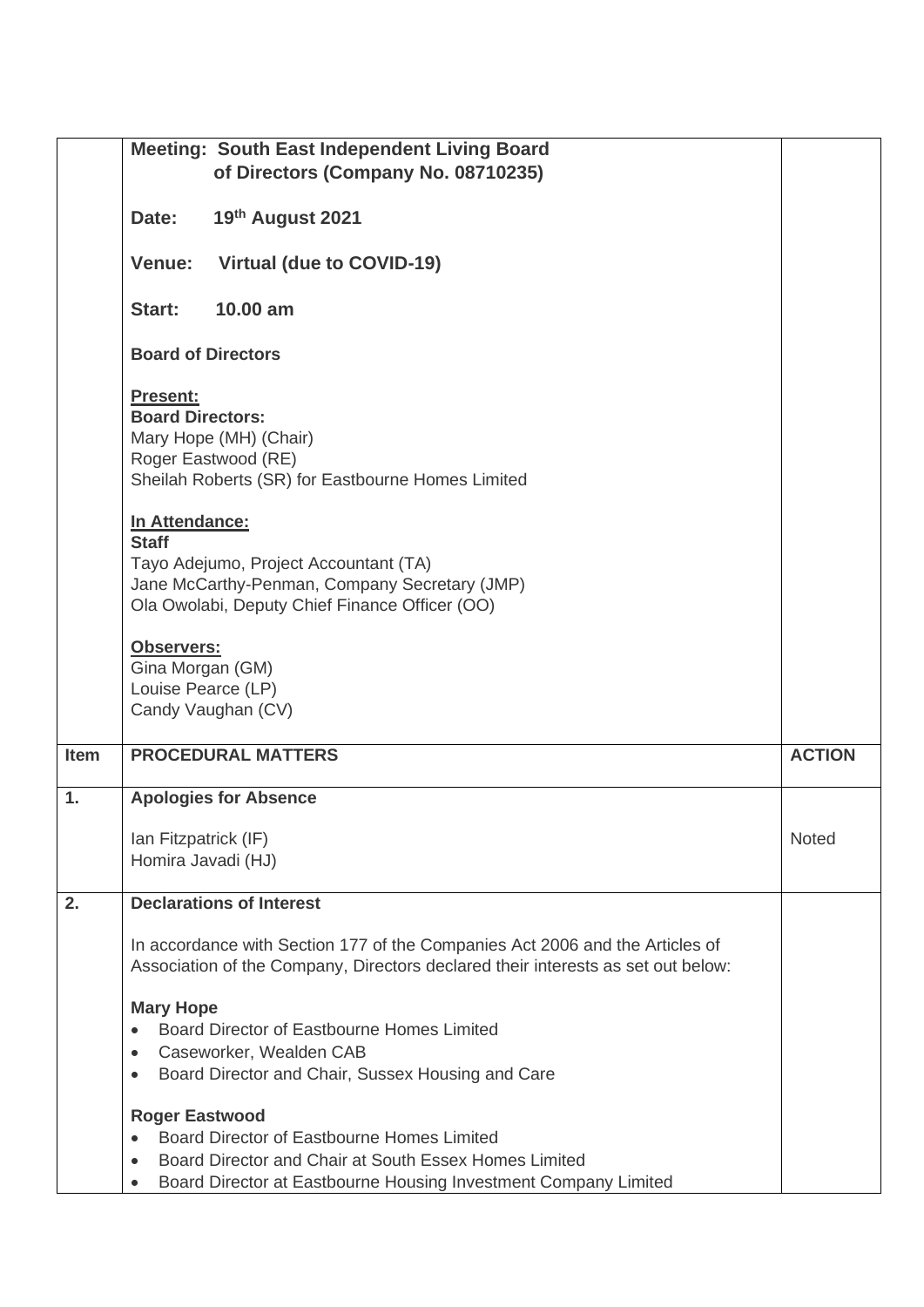|    | Board Member - National Federation of ALMOs<br>$\bullet$                                                                                                                                                                                                                                                                         |  |
|----|----------------------------------------------------------------------------------------------------------------------------------------------------------------------------------------------------------------------------------------------------------------------------------------------------------------------------------|--|
|    | <b>Trustee Rushall Lodge Housing Association</b><br>$\bullet$                                                                                                                                                                                                                                                                    |  |
|    |                                                                                                                                                                                                                                                                                                                                  |  |
|    | <b>Sheilah Roberts</b><br>Board Director of Eastbourne Homes Limited                                                                                                                                                                                                                                                             |  |
|    |                                                                                                                                                                                                                                                                                                                                  |  |
| 3. | <b>Report and Financial Statements</b><br>Year Ended 31st March 2021                                                                                                                                                                                                                                                             |  |
|    | The Board considered the draft accounts that were in a position to be signed off,<br>subject to Board approval.                                                                                                                                                                                                                  |  |
|    | It was noted that the External Audit Findings for SEILL had been included in the<br>External Audit Finding for EHL as part of the consolidated group accounts, which will<br>be considered in detail at the EHL Board.                                                                                                           |  |
|    | The Board noted that it is the responsibility of RSM (External Audit) to provide an<br>opinion on the accounts, and it was noted that they had provided and issued an<br>unqualified set of accounts which were found to be a true and fair view of the state of<br>the company's affairs as of the 31 <sup>st</sup> March 2021. |  |
|    | One of the areas highlighted in the findings was the issue of 'Going Concern' or<br>'Non-Going Concern'.                                                                                                                                                                                                                         |  |
|    | The Board considered the opinion of RSM on page 9 of the accounts in line with<br><b>FRS102.</b>                                                                                                                                                                                                                                 |  |
|    | The Board noted that the adjustment related to pensions is an accounting<br>requirement.                                                                                                                                                                                                                                         |  |
|    | It was noted that the Balance Sheet on page 14, 2020 Net Assets were £307, 670<br>and in 2021 they were £297,692.                                                                                                                                                                                                                |  |
|    | The Board noted the section on Going Concern and confirmed that the were happier<br>with the narrative, following previous discussions that had taken place.                                                                                                                                                                     |  |
|    | It was noted that there were no assets to impair, and the company should end up<br>with a surplus.                                                                                                                                                                                                                               |  |
|    | It was further noted in Note Six, there was a rogue decimal point that needed<br>removing on page 20, before the accounts are signed by the Chair on behalf of the<br>Board.                                                                                                                                                     |  |
|    | It was agreed that once the accounts had been amended, they would be sent to the<br>Company Secretary, who would email the Chair for confirmation that she is happy to<br>have her signature added to these accounts and submit to RSM for their signing off,<br>before being submitted to Companies House.                      |  |
|    | It was noted that the Letter of Representation had been consolidated within the EHL<br>suite of documents, for the next meeting of the consideration of the consolidated<br>group accounts.                                                                                                                                      |  |
|    | The Board noted that there had been no update from ESCC in respect of the<br>contract.                                                                                                                                                                                                                                           |  |
|    | Given due regard to Duty 2, Section 172 CA (06)<br><b>Recommendation and Resolution by the Board:</b><br><b>The Board</b>                                                                                                                                                                                                        |  |